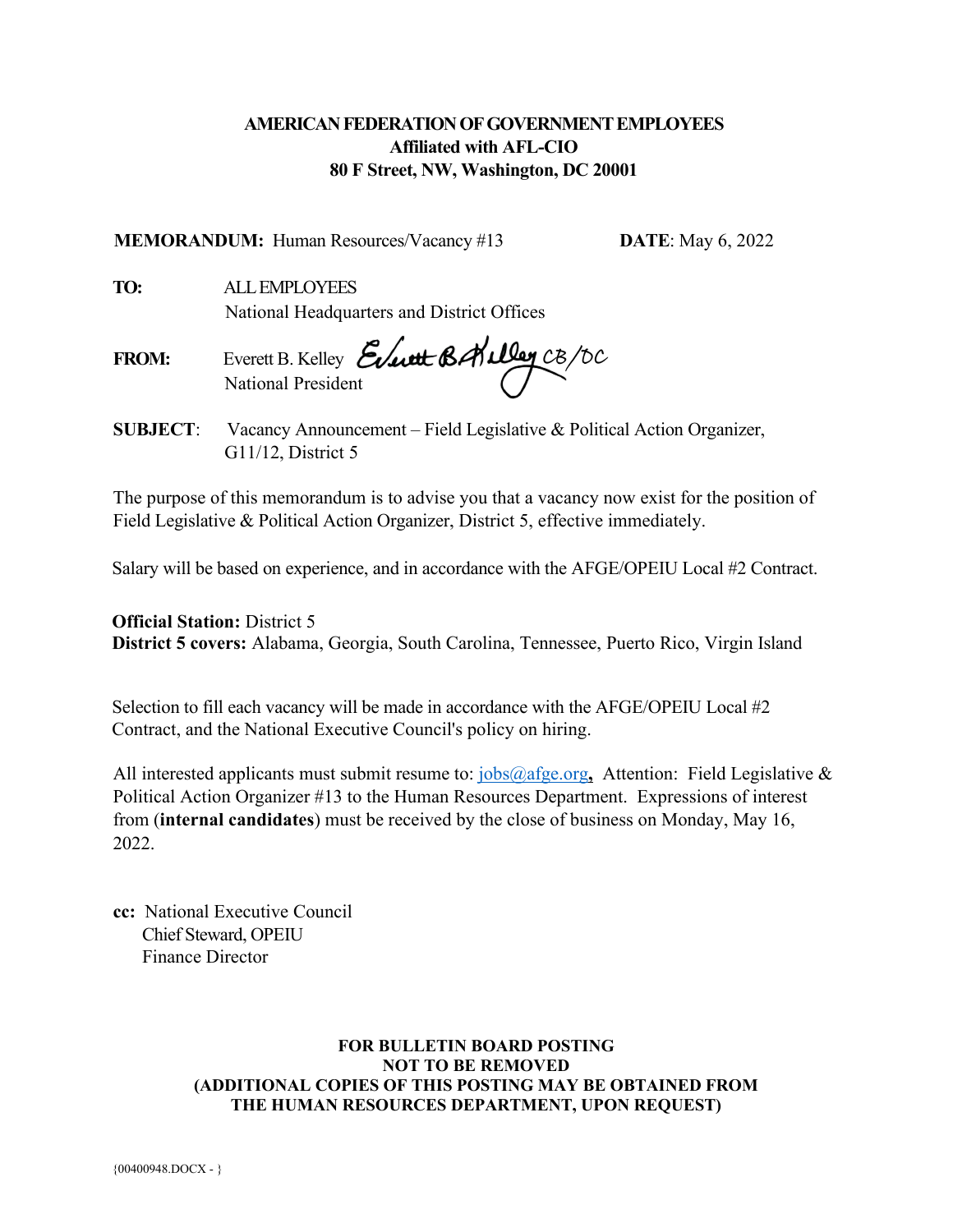#### POSITION DESCRIPTION

| <b>American Federation of Government Employees (AFGE)</b> |                                                |
|-----------------------------------------------------------|------------------------------------------------|
| Department:                                               | Field Legislative & Political Action Organizer |
| <b>Location:</b>                                          | District 5                                     |
| <b>FSLA Classification:</b>                               | Exempt                                         |
| <b>Position Title:</b>                                    | Field Legislative & Political Action Organizer |
| <b>Date of Revision/Creations:</b>                        |                                                |

## **CLASSIFICATION:** Field Legislative & Political Action Organizer

### **I. INTRODUCTION**

The AFGE Political Mobilization Department (PMD) is responsible for the continued development, maintenance and strengthening of the Federation's ability to promote and achieve its legislative and policy objectives in Congress and through the Executive Branch of the federal government. PMD is an integrated team consisting of the Legislative, PAC & Issue Mobilization Staff. Major responsibilities include developing and implementing national and grassroots lobbying strategies/campaigns, issue mobilization campaigns, federal election strategies (including grassroots voter registration, education, and get-out-the-vote efforts) and membership recruitment.

### **II. MAJOR DUTIES AND RESPONSIBILITIES**

- 1. Works with grassroots legislative and political activists to implement the Federation's legislative and political action programs. Incumbent will work closely with District Offices, AFGE Locals, and Membership & Organization Department to develop strategies for recruiting potential AFGE members by linking their concerns with legislative and political action grassroots activities.
- 2. Works with National Vice Presidents, AFGE Councils and Local presidents to develop annual strategic plans for implementing the Federation's national legislative and political plan in a given calendar year.
- 3. Works with AFGE Districts, Councils and Locals to establish inter-connected Legislative and Political Action Networks, a cadre of activists capable of informing and mobilizing AFGE members and potential members around legislative and political issues at the local, state, and District levels. This includes working to identify key individuals (both active and retired AFGE members) for leadership roles in building and mobilizing these networks.
- 4. Trains AFGE leaders, whether at training events or on-site in legislative and political action grassroots strategies such as meeting with members of Congress, issue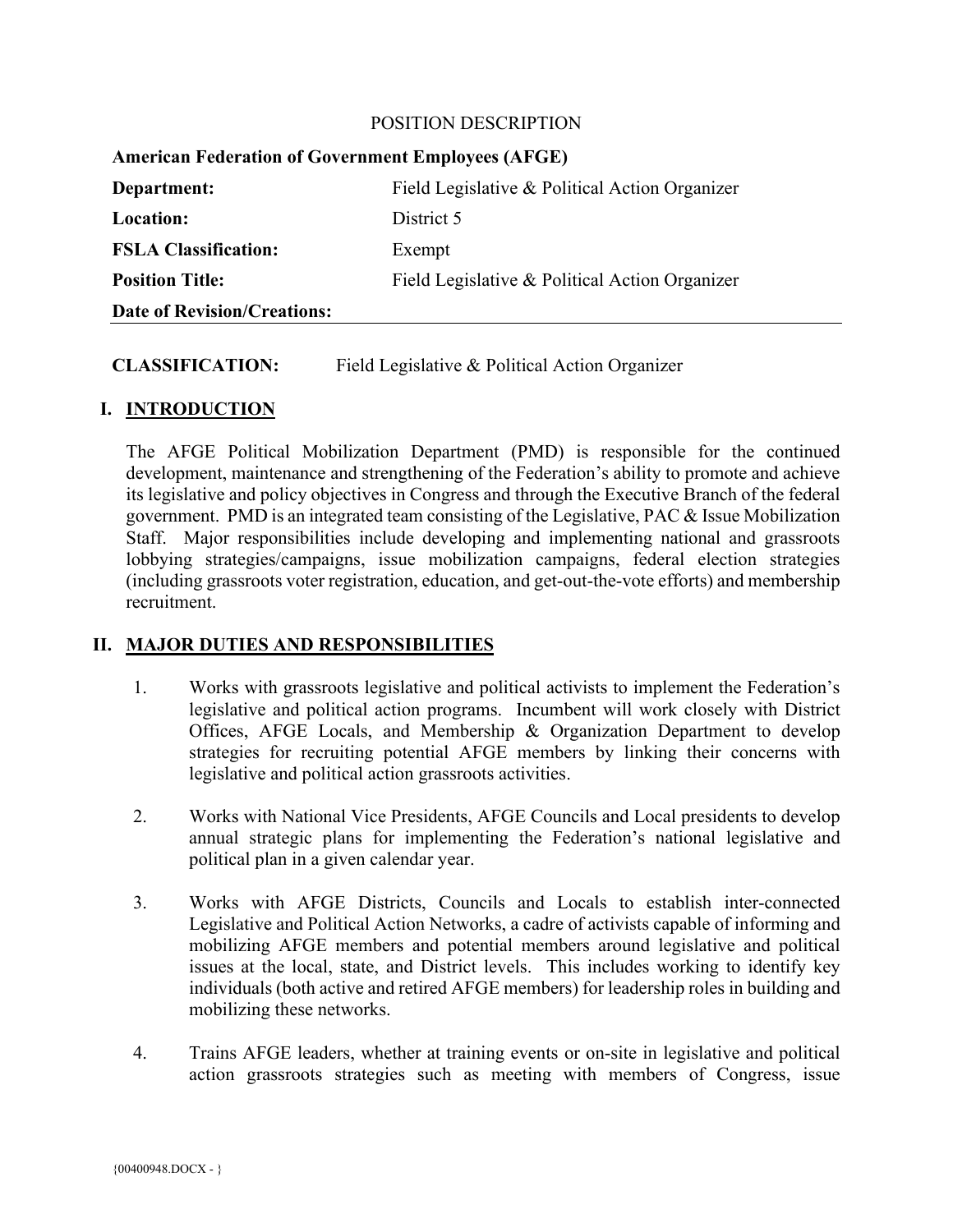mobilization techniques (calling/writing members of Congress), coalition building strategies, media outreach strategies, and election related mobilization strategies.

- 5. Serves as rapid response coordinator. Establishes, maintains, and activates a communication system capable of mobilizing District, Council and Local networks of AFGE activists to respond to fast breaking legislative issues on Capitol Hill; this includes multiple means of communications such as calls, emails, peer to peer texting and visits to AFGE locals and district offices.
- 6. Assists AFGE Districts, Councils and Locals in developing and maintaining local, state, and regional coalitions to address legislative and political issues of specific concern to AFGE members but also of mutual concern to other unions, community, and public interest organizations.
- 7. Plans and executes mobilization events such as public rallies, silent vigils, etc. with AFGE National, locals and districts and affiliate/coalition partners. This includes all arrangements and logistics (security/marshaling, permits, staging & sound, materials, etc.) working in conjunction with the participating AFGE or affiliate/coalition entities.
- 8. Works with AFGE Districts, Councils and Locals to achieve PMD determined monthly and annual goals for building AFGE-PAC and AFGE LAF and strategies for completing those goals.
- 9. Works as assigned with District, Councils and Locals to further AFGE's legislative and political action goals by mobilizing AFGE members to participate in election related activity including voter registration, education and get-out-the- vote activities.
- 10. Promotes and participates in membership recruitment activities.

## **III. WORK ENVIRONMENT**

Incumbent frequently communicates information with union officers and members inquiring about the status of various PMD related items such as legislative issue mobilization, PAC status, event planning such as PAC events, organizing events, rallies, and other public type events by talking and listening on a telephone and/or telephone conference call. Must be able to understand questions posed by these individuals, remain patient, pleasant and exchange accurate information with them.

As part of field mobilization duties, incumbent will be responsible for staffing indoor and outdoor related activities/events such as tables for PAC fundraising at conferences, local events such as picnics, union fairs, etc. Leading, participating, and marshaling rallies on a national, district and local level with AFGE and affiliate/coalition entities. Escorting local members to congressional meetings. Full work participation in election related activities such as labor walks, phonebanks and rallies. All these duties may require work in rain, cold, heat and other inclement weather.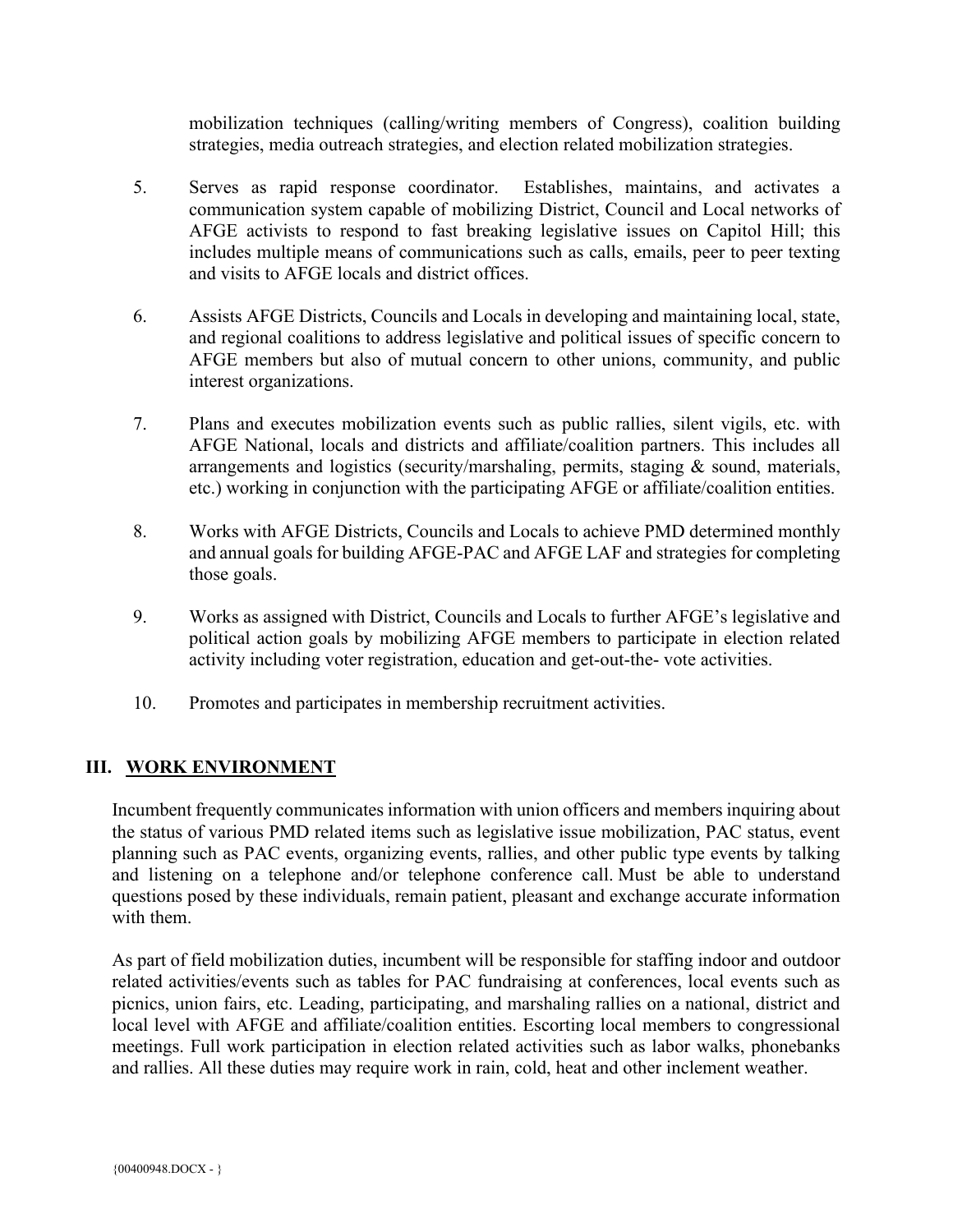Physical duties during mobilization events may include rally sign and banner distribution, carrying, holding, and displaying of signs and banners. Additional possible physical logistics for mobilization events include walking and marching for length of event, start to finish (distance and time), handling and use of devices such as bullhorns and other audio related devices; again, these duties may require the work be done in rain, cold, heat and other inclement weather.

Ability to use a computer, tablet, and cell phone for long periods of time while closely observing the details of complex and lengthy digital documents is required. Operates these devises and a computer printer repeatedly throughout the day. The employee will periodically be required to do some lifting and/or move items over 10 pounds.

## **IV. CONTROLS OVER WORK**

Works under the day-to-day supervision of Director of Field Mobilization who makes specific assignments. The incumbent is called upon to make judgments as to approaches, techniques, and methods for pursuing established Federation and Department goals. The incumbent is encouraged to point out areas of activity or interest where revised goals and techniques might be considered in order to facilitate achievement of the Department's goals and mission. The incumbent will fulfill obligations to report to the director. The results of the incumbent's completed work are reviewed for extent of fulfillment of Department objectives as delineated.

# **V. QUALIFICATIONS**

1. Bachelor's degree is strongly preferred, plus a minimum of three cumulative years of paid full-time work experience in legislative and/or political fields including at least one leadership position on a candidate or issue campaign.

Alternatively, if an applicant does not possess a bachelor's degree, an applicant must have six cumulative years of paid full-time work experience in legislative and/or political fields including at least one leadership position on a candidate or issue campaign.

- 2. Experience in a campaign leadership role must include election related activities such as voter registration, voter education, volunteer recruitment, get-out-the-vote activities, and political/ legislative educational training. This leadership position must be equivalent to a zone coordinator position under the Labor-to-Labor program or a regional field director position on a senate, gubernatorial or presidential campaign.
- 3. Applicant must provide writing samples of previous legislative and political activities/work including those involving election related activities.
- 4. Demonstrated ability to organize multiple organizations in a concerted effort to accomplish an established legislative or political goal. Demonstrated skill and knowledge in the legislative and political (election) process.